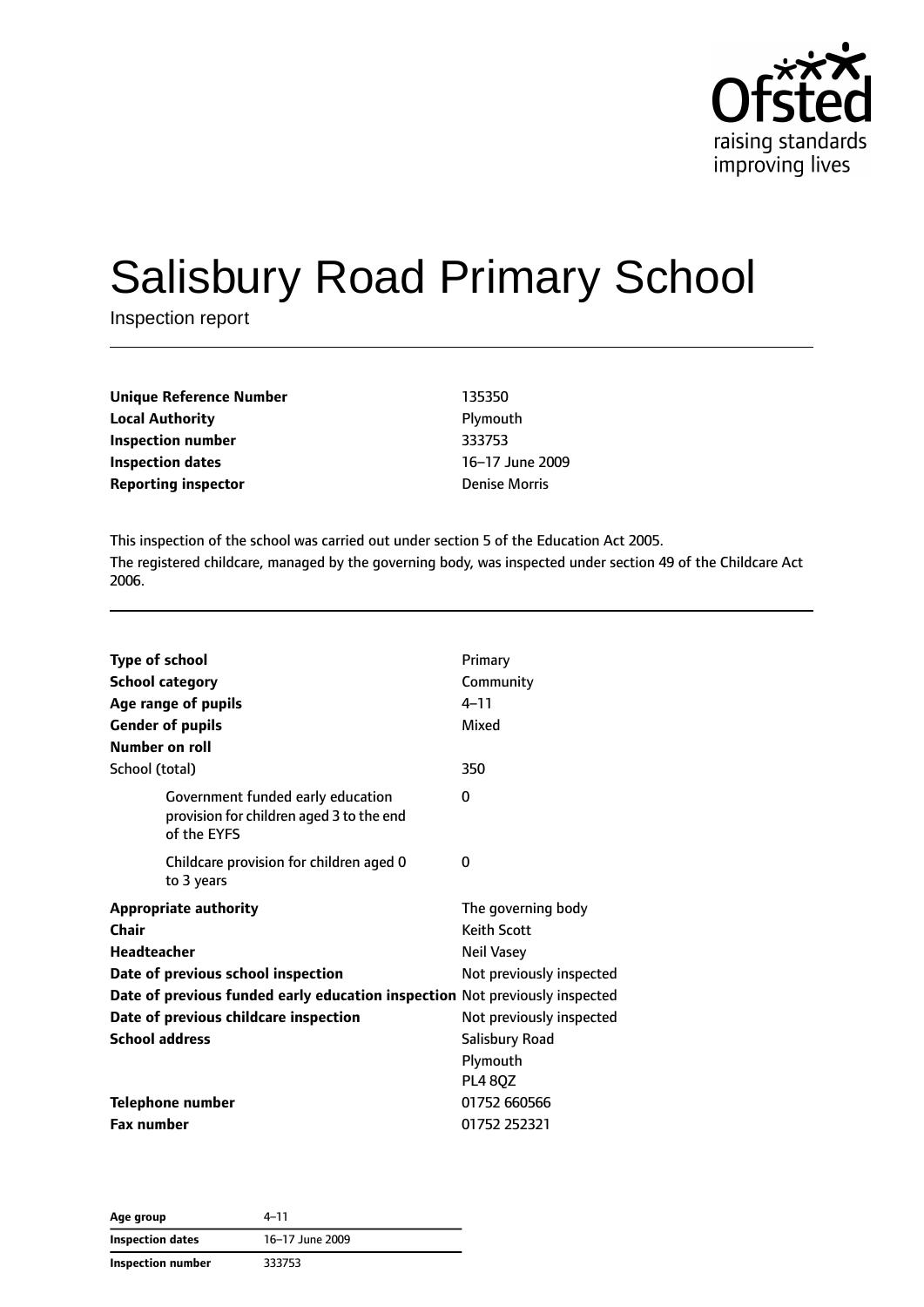.

<sup>©</sup> Crown copyright 2009

Website: www.ofsted.gov.uk

This document may be reproduced in whole or in part for non-commercial educational purposes, provided that the information quoted is reproduced without adaptation and the source and date of publication are stated.

Further copies of this report are obtainable from the school. Under the Education Act 2005, the school must provide a copy of this report free of charge to certain categories of people. A charge not exceeding the full cost of reproduction may be made for any other copies supplied.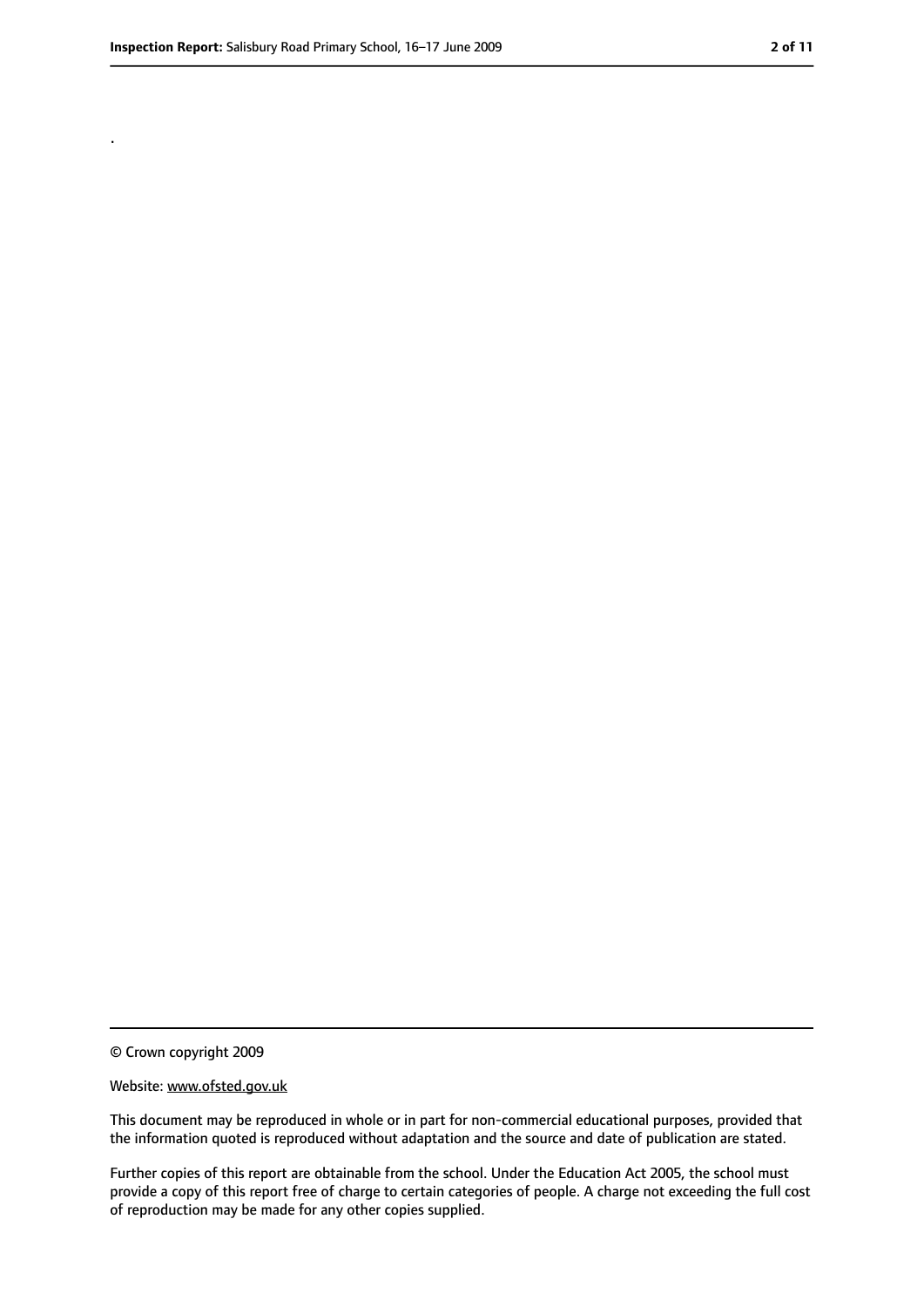# **Introduction**

The inspection was carried out by three additional inspectors.

#### **Description of the school**

This above average size primary school opened in September 2008 as a result of the amalgamation of the junior and infant schools. The majority of pupils are White British. The proportion of pupils with learning difficulties and/or disabilities is broadly average. A small minority of pupils have English as an additional language. There is provision for the Early Years Foundation Stage, with children taught in two Reception classes.

#### **Key for inspection grades**

| Grade 1 | Outstanding  |
|---------|--------------|
| Grade 2 | Good         |
| Grade 3 | Satisfactory |
| Grade 4 | Inadequate   |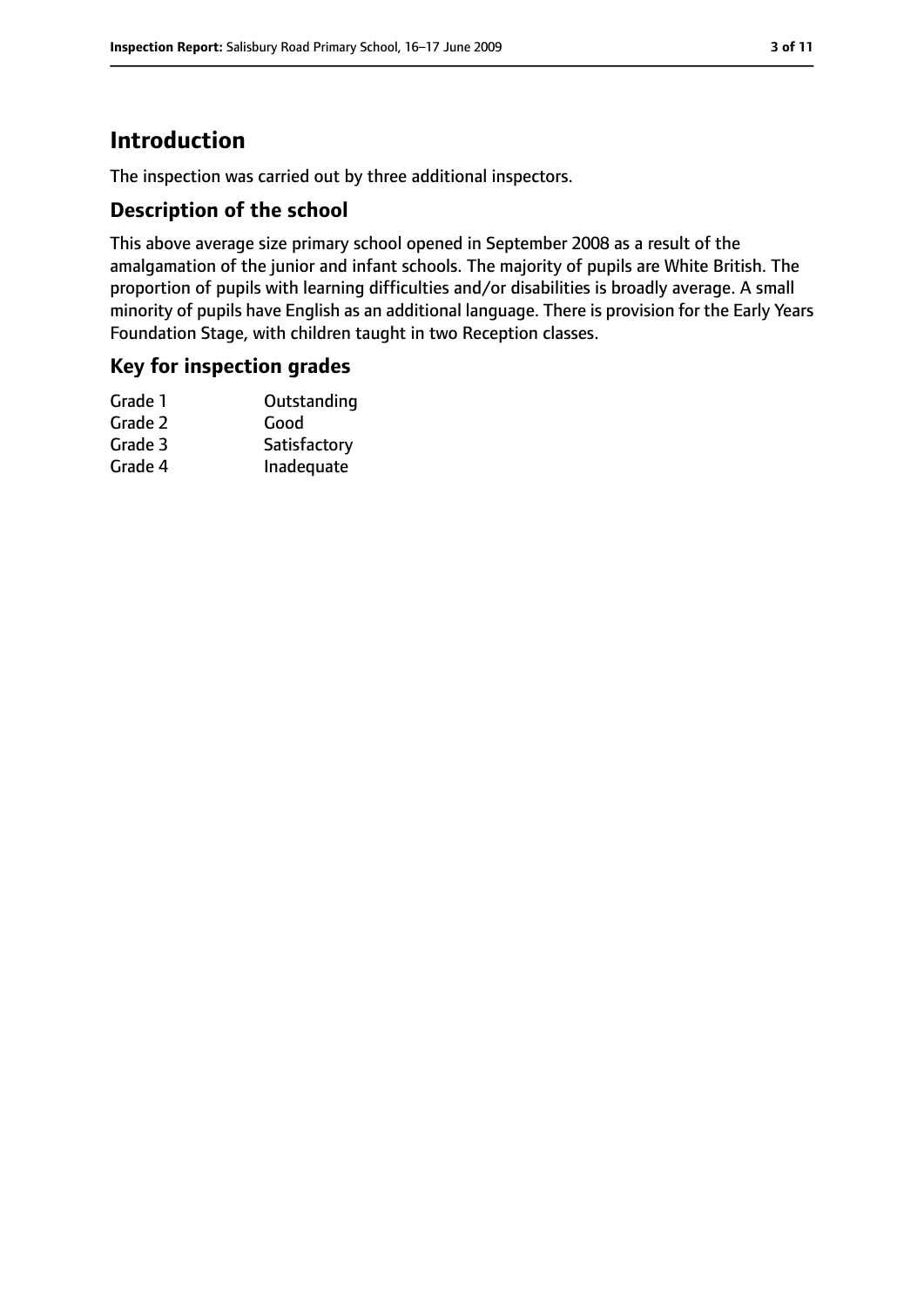# **Overall effectiveness of the school**

#### **Grade: 2**

This is a good school which has a number of strengths. In the short time that it has been open the school leaders have successfully focused on maintaining the good standards from the previous two schools and, as a result, standards are above average in English, mathematics and science by the end of Year 6. All groups of pupils achieve well from their starting points. Parents are pleased with the new school. 'I am pleased that we chose Salisbury Road infants and junior schools all those years ago but am even more pleased that both halves are now joined and it is a more coherent educational experience for my children,' wrote a parent. 'The staff are approachable and friendly and my children have blossomed at the school both academically and socially,' wrote another. Provision in the Early Years Foundation Stage is good. Pupils progress well throughout the school because of effective teaching and an exciting new curriculum which provides a wide range of visits and activities that pupils really enjoy. Despite this, attendance is below average because a minority of pupils do not come to school punctually or regularly enough. Although leaders are working closely with parents and support agencies to improve attendance, there is still some way to go to improve this aspect. Relationships across the school are particularly strong. The spiritual moral, social and cultural development of pupils is excellent and, as a result, pupils are polite and caring and clearly know right from wrong. Their behaviour is outstanding. Older pupils take care of younger ones and they are all proud of their new school. Pupils play an excellent role in the local community, regularly linking with other schools and local businesses and visiting the local mosque and the church. Pupils' personal development and well-being are good. Leaders and managers at all levels, including the good governing body, set very clear direction and have a good understanding of the school's strengths and areas for development. They have created a common sense of purpose amongst the staff, who work effectively together. Leaders have a clear vision for the future, and equality of opportunity and the inclusion of all learners are given a high priority. Provision for different groups of pupils in the school is good, ensuring that most achieve equally well. However, children in the Reception classes do not have equal access to the outdoor play area. This is because one room has no external door and children have to go through the next classroom to play outside. This reduces their opportunities for developing their independent learning skills. The outdoor environment for all pupils is barren and does not inspire the pupils to use their imaginations. The result of good leadership and management is seen in the good progress in lessons and in the excellent care, guidance and support that is provided across the school, keeping pupils safe. High quality assessment and tracking systems are used very effectively to inform teachers how well pupils are doing. The school is an orderly community and there is a very positive ethos in all areas. There is a good capacity to improve further.

#### **Effectiveness of the Early Years Foundation Stage**

#### **Grade: 2**

Children enjoy their time in the Reception classes. They enter the school with skills that are below expected levels in most areas of learning. Because of good provision and imaginative teaching they quickly catch up so that by the end of the year they attain average standards in almost all areas. Their skills in communication, language and literacy remain just below average on entry to Year 1. Children behave well and show good levels of confidence and persistence in their tasks. Routines are very well established and relationships between staff and children are exceptionally good. The classrooms are effectively organised and children are well looked after. Welfare and hygiene procedures are good. Planned activities are exciting and engage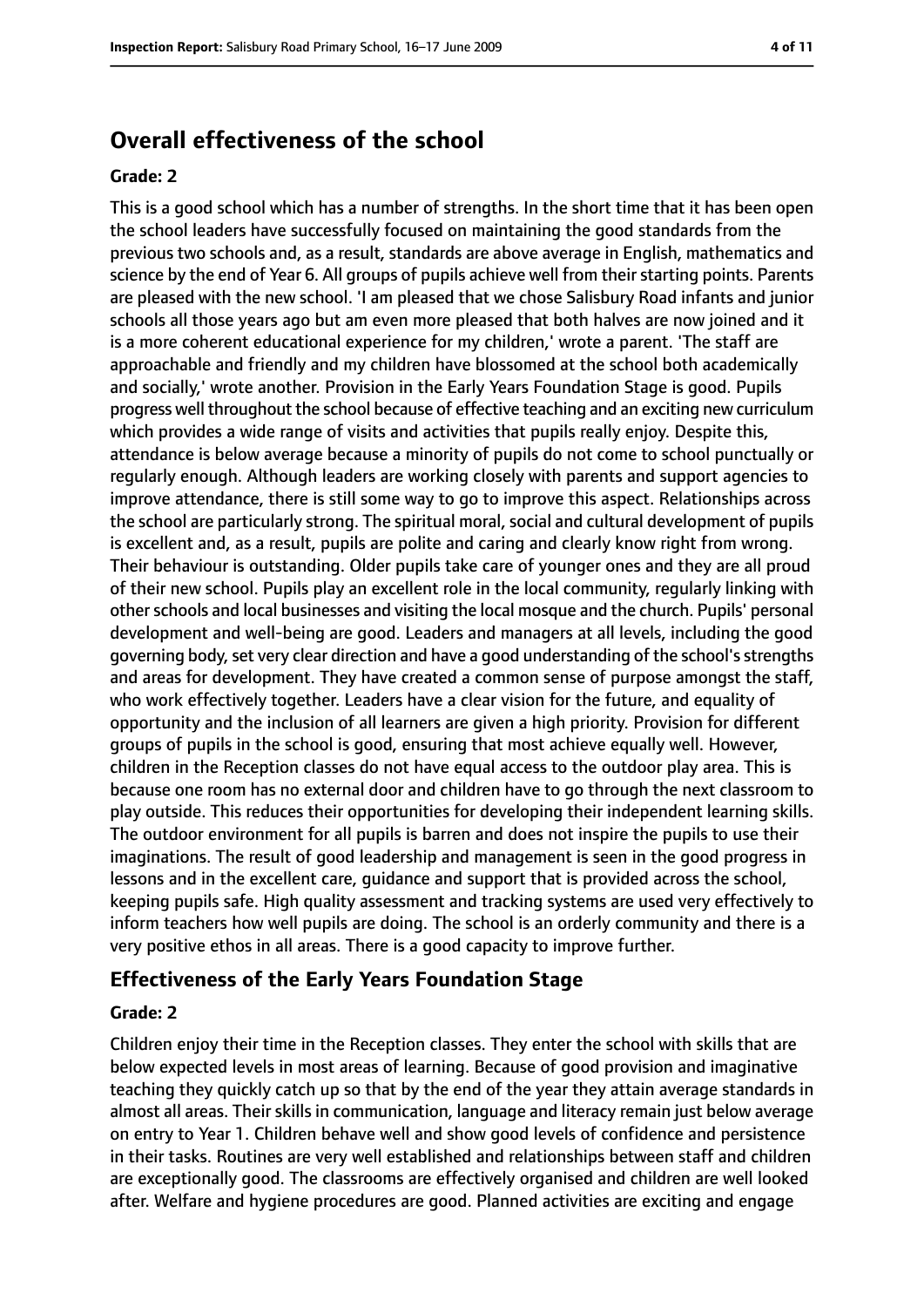children well. For example, children's understanding of the wider world is enhanced through many visits and experiences. During the inspection some children visited the local flower shop while others went to the nature garden as they investigated how plants grow. They were very pleased with their discovery that all plants need water and sun. While there are opportunities for independent learning, children do not always have sufficient chances to make decisions about their own learning. The lack of access to the outdoor play area in one of the classrooms restricts the choices that those children make. The Early Years team work closely with parents and with outside agencies. Assessment procedures are developing well but are not yet consistent in all areas of learning. Leadership is good.

#### **What the school should do to improve further**

- Improve the attendance and punctuality of a minority of pupils.
- Develop the outdoor area so it supports and extends the learning of pupils, ensuring all Reception children have equal access to this area.

# **Achievement and standards**

#### **Grade: 2**

The vast majority of pupils, including those with learning difficulties and/or disabilities, achieve well during their time at the school. They make good progress in lessons because of effective teaching. From a broadly average start in Year 1, pupils make good progress so they attain just above average in reading, writing and mathematics by the end of Year 2. Good progress continues across Years 3 to 6. Inspection evidence and school predictions show that the current Year 6 pupils are attaining standards that are above average in English, mathematics and science. Challenging targets are achieved by pupils so that a significant proportion of them are attaining the higher level, particularly in science. Pupils across the school perform well in sports, music and art because of specialist provision.

# **Personal development and well-being**

#### **Grade: 2**

Pupils' spiritual, moral, social and cultural development is excellent. Strong provision through music, art and personal, social and health education ensures that pupils quickly gain positive attitudes to school life. Despite this, attendance is below average and there is a minority of pupils with poor attendance and punctuality. Pupils develop a good understanding of how to keep fit and healthy and many make healthy choices at lunchtimes. They learn about sex and relationships and have a good understanding of drugs and alcohol abuse. Relationships across the school are good and pupils behave in an exemplary manner in and around the school. The enthusiastic contribution of the play leader, particularly at lunchtimes, contributes to pupils' excellent behaviour and attitudes. Pupils say they feel really safe at school and that there is absolutely no bullying. Their understanding of how to keep safe is outstanding. Through the school council pupils make a significant contribution to school life and feel they have a voice in their school. This gives pupils a real sense of responsibility and promotes good citizenship. As a result they are well prepared for their futures. They link extremely well with the local community, regularly taking part in church services through singing and performing. Strong links with a local football club help to improve football skills and many pupils attend at least one after-school club.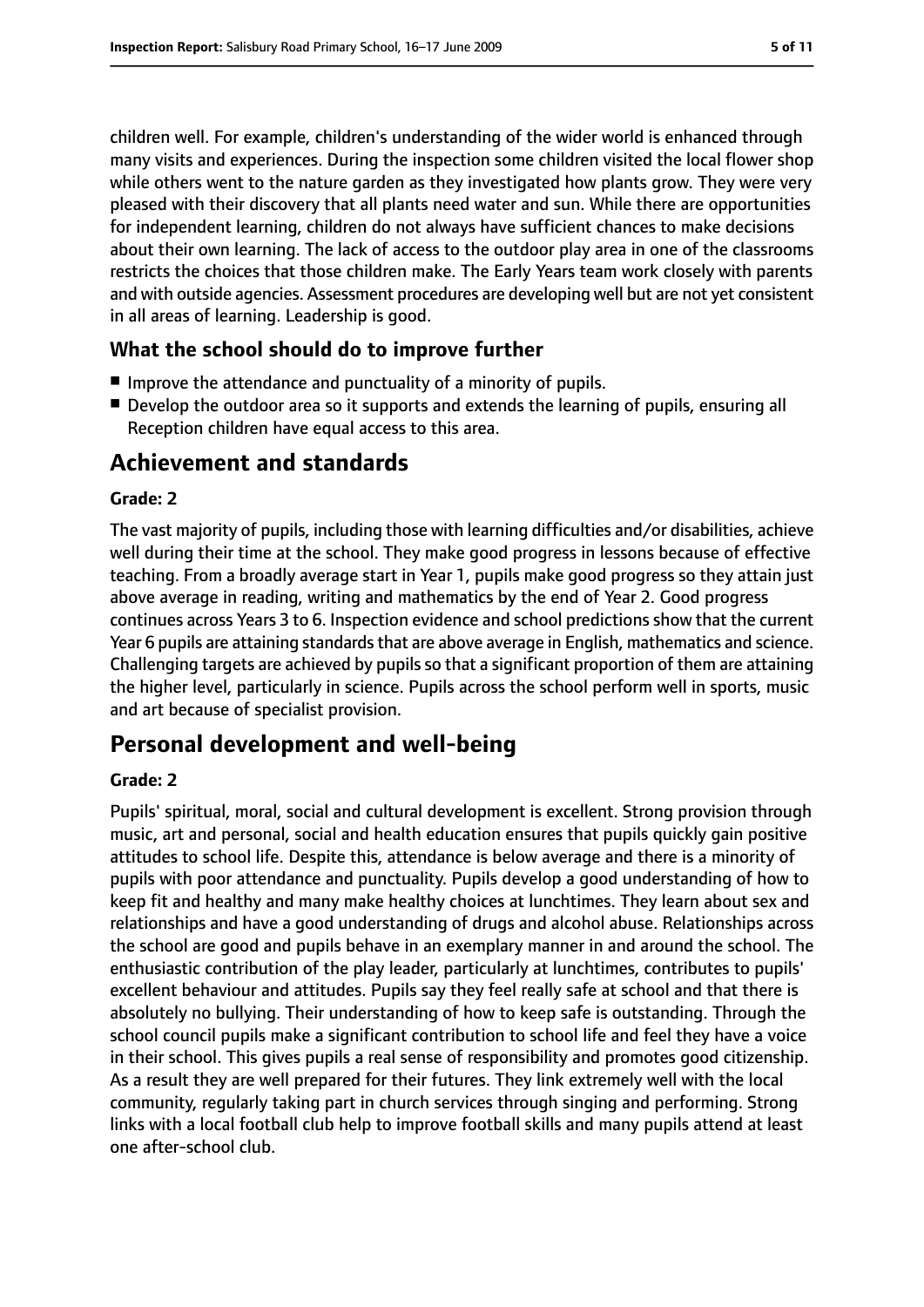# **Quality of provision**

# **Teaching and learning**

#### **Grade: 2**

Exciting teaching and strong relationships in almost all lessons lead to good learning across the school. Teachers plan lessons well, taking account of the different ability groups. As a result pupils are challenged to achieve as well as they can. Effective use of information and communication technology (ICT) and other resources ensures pupils stay focused and on task. Good teaching of a new programme to help younger pupils learn how to link sounds and letters is helping standards in reading and writing to improve rapidly. Teaching assistants are well deployed in lessons and play a very important role in the good achievement of pupils with learning difficulties and/or disabilities and other groups. Specialist teaching in art and music as well as coaching in sports provides well for these areas of learning. Just occasionally time is not managed as well as it could be in lessons and as a result, pupils do not all finish their tasks. Day-to-day marking is accurate and regular but does not always help pupils to improve their work.

#### **Curriculum and other activities**

#### **Grade: 2**

Pupils are provided with a wide range of interesting experiences that promote their engagement and enjoyment in learning. The quality of provision for literacy, numeracy and ICT provides maximum opportunities for pupils to develop their basic skills. There is excellent enrichment within the curriculum through French, Spanish, music, art and specialist sports coaching that pupils really enjoy. Many pupils play the ukulele, for example. The curriculum is further enriched by residential visits and by the good range of after-school clubs, outside visits and visitors who come to school regularly. There is a particular strength in dance and drama, which helps to build confidence and impacts favourably on pupils' personal development. The new curriculum programme is becoming embedded across the school and is regularly reviewed by subject leaders to identify its impact on learning. Planning is good. The outdoor environment has not been developed and does not contribute well enough to pupils' learning.

#### **Care, guidance and support**

#### **Grade: 1**

The school provides outstanding care for all pupils. Support for those who are vulnerable or those with learning difficulties and/or disabilities is exceptionally good, ensuring that they achieve well. The regular inclusion reviews ensure that each individual pupil's needs are met as successfully as possible. Links with other schools and outside agencies are excellent, providing specialist support when needed. For example, the school recently hosted a successful mathematics day for pupils who are gifted and/or talented from across the local partnership of schools. These are regular occurrences. Comprehensive assessment and tracking procedures are in place and are used effectively to inform planning. These have a significant impact on pupils' learning and achievement. Learning objectives are effectively tailored to challenge pupils and to assess what they have learned. The school makes good use of challenging targets to promote improvement. Procedures for safeguarding are thorough and meet current requirements.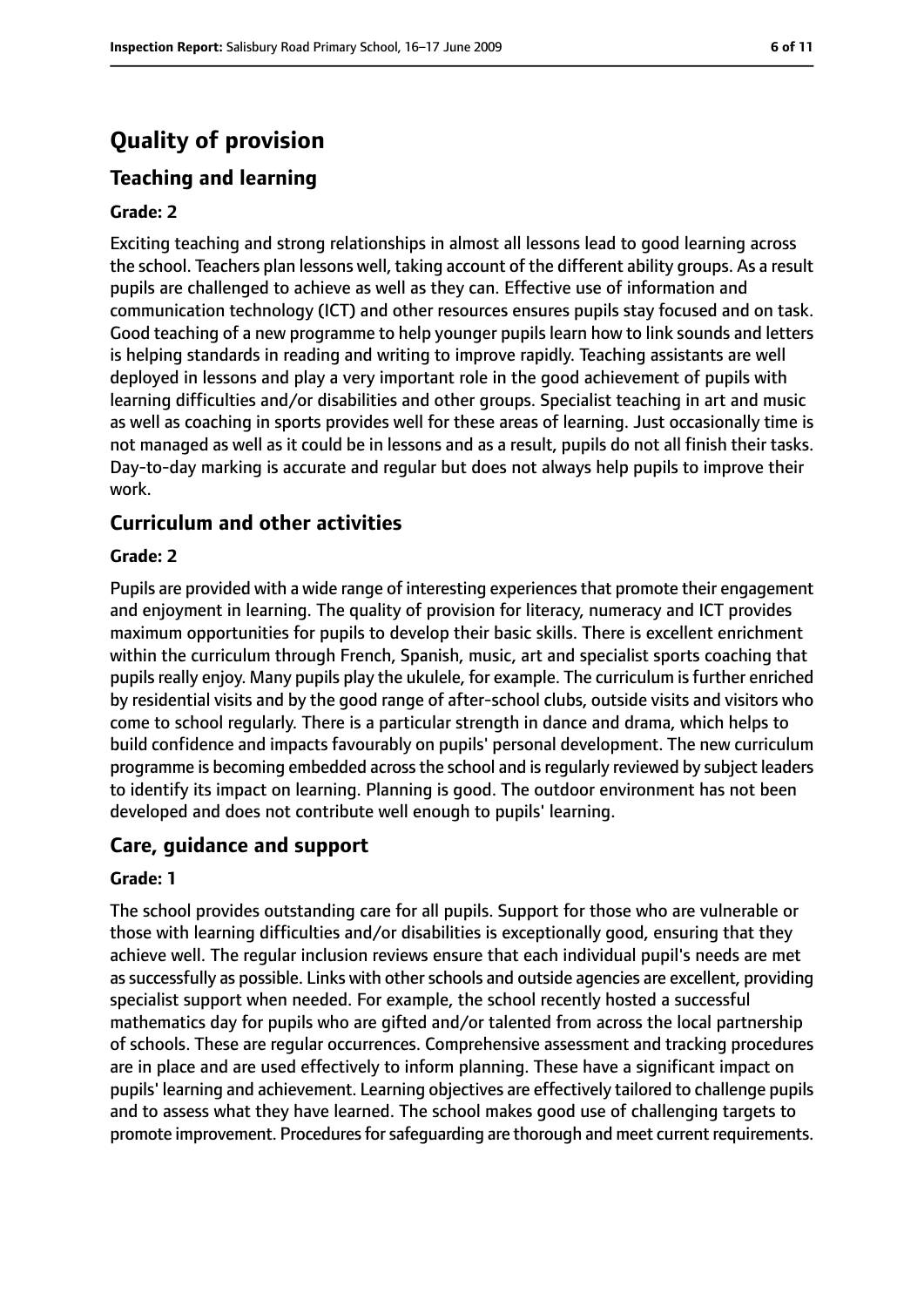## **Leadership and management**

#### **Grade: 2**

The headteacher, ably supported by the deputy and the assistant headteacher along with other leaders, has very successfully managed the amalgamation of the two schools. Leaders at all levels are very committed to improvement and, through good quality self-evaluation, there is a clear understanding of how well the school is doing and what still needs improving. Knowing that the attendance of a minority of pupils is not good enough, they are working very closely with parents and support agencies to improve this. Staff are supportive of each other and productive teams ensure that systems work well. Resources are good and are used effectively to support learning. High quality links have quickly been established with other schools and local partners. The school's approach to community cohesion is good, with some excellent local links enhancing the everyday lives of many pupils. For example, older pupils recently visited a local French restaurant where many of them tried eating snails. Exciting links with the wider world have resulted in pupils corresponding with others in Beijing and Spain. Links with schools in Britain outside Plymouth have not yet been established. Governors are supportive and regularly challenge leaders about their decisions.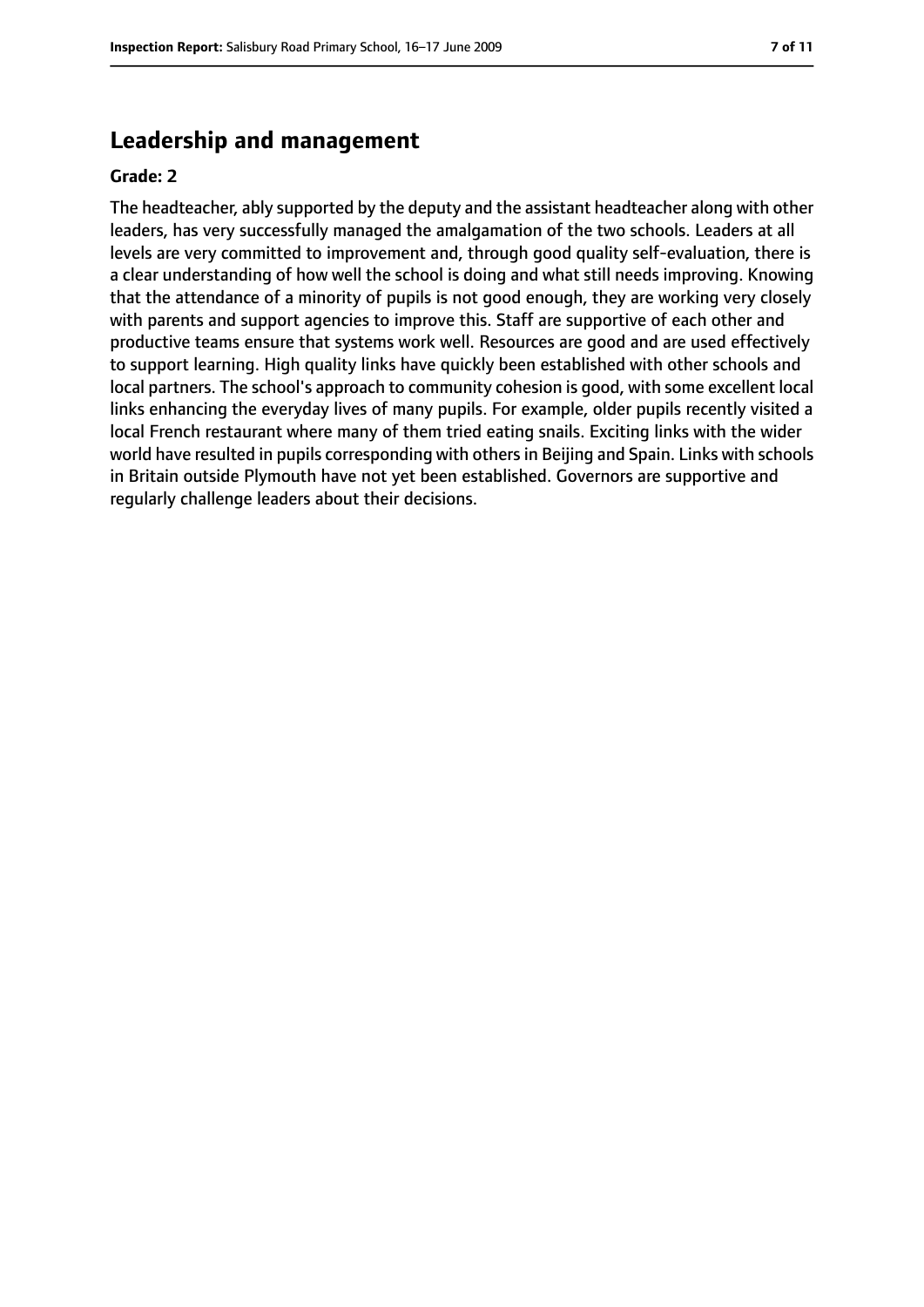**Any complaints about the inspection or the report should be made following the procedures set out in the guidance 'Complaints about school inspection', which is available from Ofsted's website: www.ofsted.gov.uk.**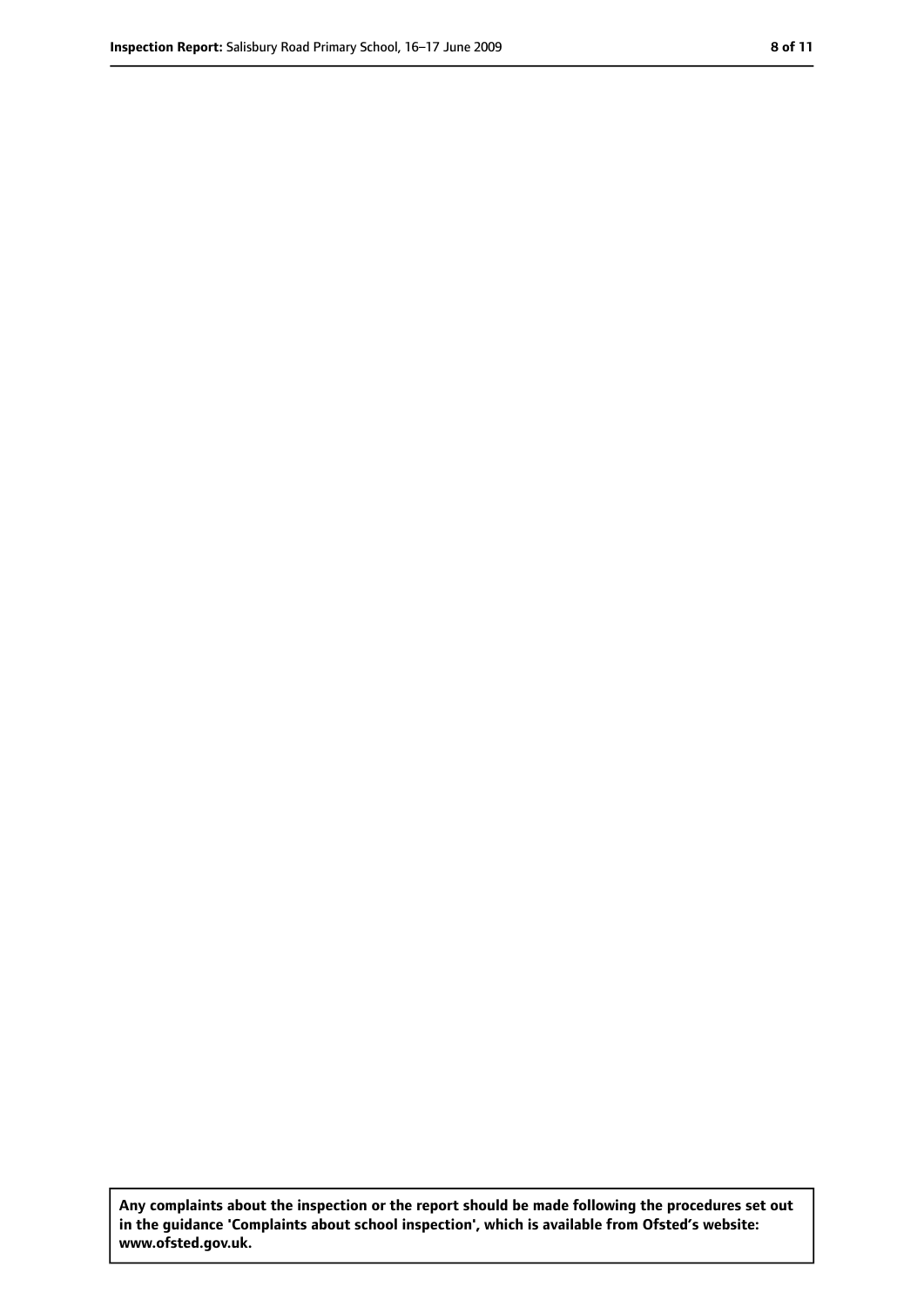# **Inspection judgements**

| Key to judgements: grade 1 is outstanding, grade 2 good, grade 3 satisfactory, and | <b>School</b>  |
|------------------------------------------------------------------------------------|----------------|
| arade 4 inadequate                                                                 | <b>Overall</b> |

### **Overall effectiveness**

| How effective, efficient and inclusive is the provision of<br>education, integrated care and any extended services in meeting the<br>needs of learners? |           |
|---------------------------------------------------------------------------------------------------------------------------------------------------------|-----------|
| Effective steps have been taken to promote improvement since the last<br>inspection                                                                     | <b>NA</b> |
| How well does the school work in partnership with others to promote learners'<br>well being?                                                            |           |
| The capacity to make any necessary improvements                                                                                                         |           |

# **Effectiveness of the Early Years Foundation Stage**

| How effective is the provision in meeting the needs of children in the<br><b>EYFS?</b>       |  |
|----------------------------------------------------------------------------------------------|--|
| How well do children in the EYFS achieve?                                                    |  |
| How good are the overall personal development and well-being of the children<br>in the EYFS? |  |
| How effectively are children in the EYFS helped to learn and develop?                        |  |
| How effectively is the welfare of children in the EYFS promoted?                             |  |
| How effectively is provision in the EYFS led and managed?                                    |  |

## **Achievement and standards**

| How well do learners achieve?                                                                               |  |
|-------------------------------------------------------------------------------------------------------------|--|
| The standards <sup>1</sup> reached by learners                                                              |  |
| How well learners make progress, taking account of any significant variations<br>between groups of learners |  |
| How well learners with learning difficulties and/or disabilities make progress                              |  |

<sup>&</sup>lt;sup>1</sup>Grade 1 - Exceptionally and consistently high; Grade 2 - Generally above average with none significantly below average; Grade 3 - Broadly average to below average; Grade 4 - Exceptionally low.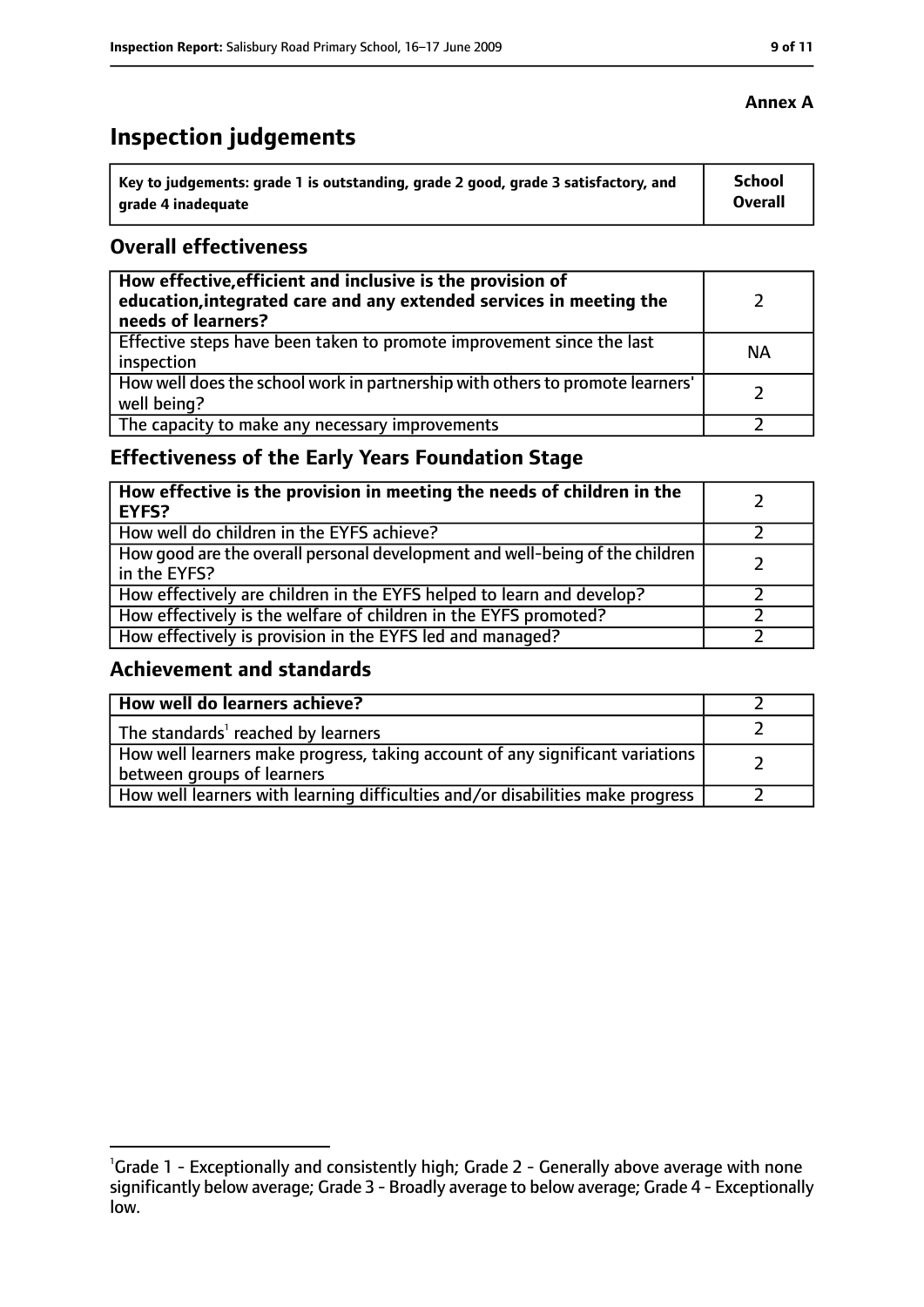# **Personal development and well-being**

| How good are the overall personal development and well-being of the<br>learners?                                 |  |
|------------------------------------------------------------------------------------------------------------------|--|
| The extent of learners' spiritual, moral, social and cultural development                                        |  |
| The extent to which learners adopt healthy lifestyles                                                            |  |
| The extent to which learners adopt safe practices                                                                |  |
| The extent to which learners enjoy their education                                                               |  |
| The attendance of learners                                                                                       |  |
| The behaviour of learners                                                                                        |  |
| The extent to which learners make a positive contribution to the community                                       |  |
| How well learners develop workplace and other skills that will contribute to<br>their future economic well-being |  |

# **The quality of provision**

| How effective are teaching and learning in meeting the full range of<br>learners' needs?              |  |
|-------------------------------------------------------------------------------------------------------|--|
| How well do the curriculum and other activities meet the range of needs and<br>interests of learners? |  |
| How well are learners cared for, quided and supported?                                                |  |

# **Leadership and management**

| How effective are leadership and management in raising achievement<br>and supporting all learners?                                              |     |
|-------------------------------------------------------------------------------------------------------------------------------------------------|-----|
| How effectively leaders and managers at all levels set clear direction leading<br>to improvement and promote high quality of care and education |     |
| How effectively leaders and managers use challenging targets to raise standards                                                                 |     |
| The effectiveness of the school's self-evaluation                                                                                               |     |
| How well equality of opportunity is promoted and discrimination eliminated                                                                      |     |
| How well does the school contribute to community cohesion?                                                                                      |     |
| How effectively and efficiently resources, including staff, are deployed to<br>achieve value for money                                          |     |
| The extent to which governors and other supervisory boards discharge their<br>responsibilities                                                  |     |
| Do procedures for safequarding learners meet current government<br>requirements?                                                                | Yes |
| Does this school require special measures?                                                                                                      | No  |
| Does this school require a notice to improve?                                                                                                   | No  |